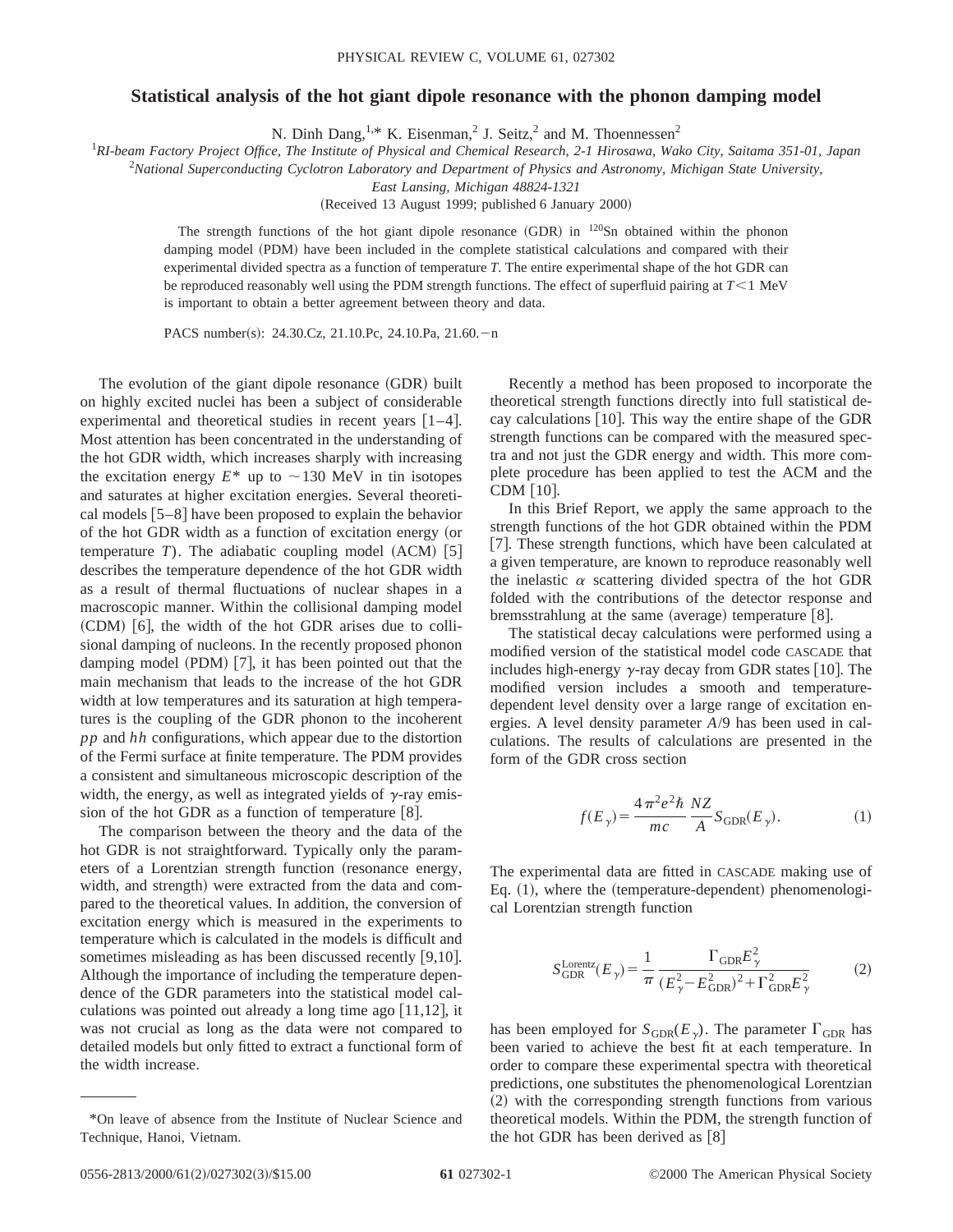

FIG. 1. Theoretical cross sections (divided spectra) of the GDR in  $120$ Sn at  $E^* = 30$  MeV. The dotted curve is the cross section obtained from Eq.  $(1)$  using the PDM strength function  $(3)$ . The dashed curve represents the results of CASCADE calculations using the strength function (3) at  $T_{\text{ave}}=1.1$  MeV for all decay steps. The solid curve has been obtained using the PDM strength functions calculated at each corresponding temperature  $T_{\text{max}}$  of the daughter nuclei. Pairing is not included in the calculations.

$$
S_{\rm PDM}(E_{\gamma}) = \frac{1}{\pi} \frac{\gamma(E_{\gamma})}{(E_{\gamma} - E_{\rm GDR})^2 + \gamma^2(E_{\gamma})},
$$
(3)

where  $\gamma(E_v)$  is damping of the hot GDR, which has been calculated microscopically. It depends on temperature *T* and the  $\gamma$ -ray energy  $E_{\gamma}$ . For details, see Ref. [7]. At low temperatures  $T < 1$  MeV, the effect of superfluid pairing must be taken into account. The role of this effect on the GDR within the finite-temperature random phase approximation has been studied in detail in Refs. [13]. We employ here the wellknown approximated function for the pairing gap  $\Delta(T)$ , according to which

$$
\Delta(T) = \Delta_0 \sqrt{1 - (T/T_c)^2} \tag{4}
$$

for  $T < T_c$ , and  $\Delta(T) = 0$  for  $T \ge T_c$ . The critical temperature  $T_c$  is estimated as  $0.567\Delta_0$  [14].

A value of  $\Delta_0=1.4$  MeV was chosen for the neutron single-particle energies in <sup>120</sup>Sn, leading to  $T_c \sim 0.8$  MeV. PDM strength functions for  $120$ Sn were obtained within the PDM-1  $[7]$  at temperatures ranging from 0.1 to 3.2 MeV in steps of 0.1 MeV. The  $\gamma$ -ray energy  $E_{\gamma}$  was calculated between 1 and 32 MeV in steps of 1 MeV. These strength functions were included in CASCADE. Calculations were performed at excitation energies of  $E^* = 30, 50, 70, 90,$  and 110 MeV, corresponding to compound nucleus temperatures of  $T_{\text{max}}$ = 1.24, 1.54, 2.02, 2.43, and 2.79 MeV, respectively. The contribution to the spectra of daughter nuclei populated at lower temperatures leads to the average values  $T_{\text{ave}}=1.1$ , 1.5, 1.8, 2.2, and 2.4 MeV, respectively  $[15]$ . They have been obtained as the weighted average of the excitation energy *E*\* over all daughter nuclei in the modified CASCADE.

Figure 1 shows the differences between three calculations for the excitation energy  $E^* = 30$  MeV, corresponding to  $T_{\text{max}}$ = 1.24 MeV and  $T_{\text{ave}}$ = 1.1 MeV. The dotted curve is the cross section directly calculated from Eq.  $(1)$  using the PDM strength function  $S_{PDM}(E_{\gamma})$  (3) at  $T=T_{\text{max}}$ . The dashed and solid curves were generated by including PDM strength functions into CASCADE and then dividing the resulting  $\gamma$ -ray spectra by a CASCADE calculation that did not include the



FIG. 2. Experimental (shaded areas) and theoretical divided spectra calculated within the CASCADE model without pairing (dashed curves) and including pairing (solid curves) at various excitation energies.

GDR. The dashed curve has been obtained using the same PDM strength function (at  $T = T_{ave}$ ) incorporated in all the steps of CASCADE calculations starting from  $E^* = 30$  MeV down to the ground state. The solid curve is the result of the full CASCADE calculation using the PDM strength functions calculated accordingly at each value of *T* that corresponds to each decay step in the daughter nuclei.

The comparison between the dotted and the dashed curve shows the difference between a calculated strength function and the ''divided'' spectra. It should be mentioned that the